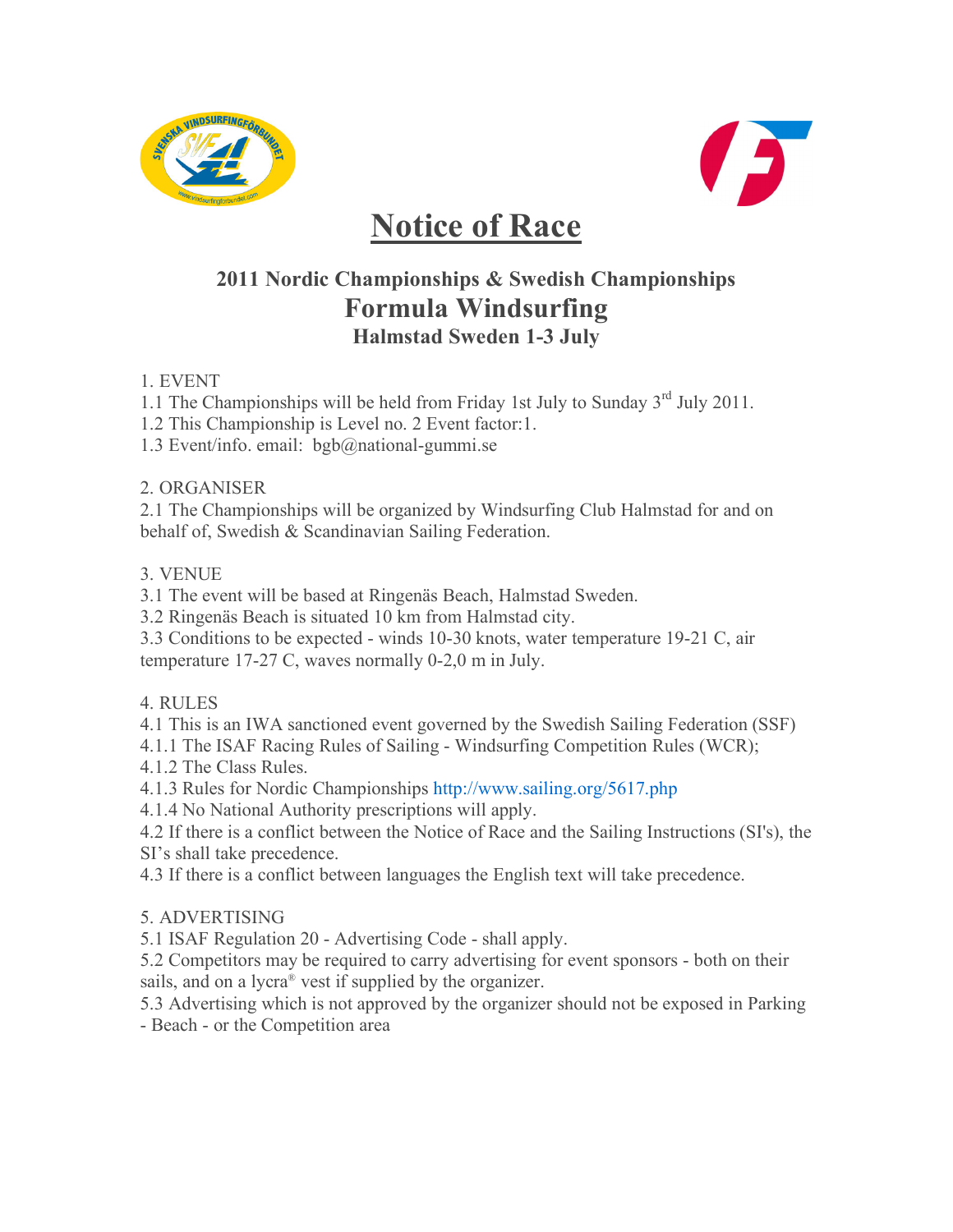#### 6. ELIGIBILITY & ENTRY

6.1 All entries shall meet the requirements of ISAF Regulation 19 - Eligibility Code.

6.2 Competitors shall be members of a National Class Association.

6.3 Membership formalities can be completed on site.

6.4 Entries shall be online via this Entry Form (Ctrl+click).

Or copy/paste link below in your preferred web browser:

https://spreadsheets.google.com/viewform?hl=en&formkey=dGJSVGg0ZFpwaGQ3ODBvSzdhU XQxRlE6MQ#gid=0

6.5 Competitors shall provide the following documentation prior to completing registration formalities on site:

- Proof of Entry Fee payment

- Evidence of valid third party insurance

- Proof of age

- Parental/legal Guardian Assent - for those under age of 18

- Medical Treatment Permission - for those under age of 18 or on their parents medical insurance policy

6.6 Coaches and team support personnel shall provide the following documentation prior to completing registration formalities on site:

- Boat Driving License (if applicable)

- Evidence of valid third party insurance

7. FEES

7.1 The Entry Fee is as follows: SEK 800 paid by June 14, 2011.

7.2 Entry after 14<sup>th</sup> of June, only cash on site SEK 900.

7.4 Bank transfers shall be in the name of: Nordic Championship, and your sail number and be sent to:

Windsurfing Club Halmstad Account Name: Handelsbanken Sweden

| Account Name: Handelsbanken Sweden |                               |
|------------------------------------|-------------------------------|
| BIC/national bankID: HANDSESS      |                               |
| Bankaccount:                       | 502 169 958                   |
| Clearing:                          | 6748                          |
| IBAN:                              | SE90 6000 0000 0005 0216 9958 |
|                                    |                               |

Or to: Windsurfing Club Halmstad, PlusGiro 815207-6

7.5 Banquet (included in the entry fee for competitors), coaches, family SEK 150.

#### 8. RACING FORMAT, CLASSES & DIVISIONS

8.1.1 The Championship shall be a "open entry" event.

8.1.2 There may be separate prizes for, Junior, Youth, Senior, Master, G-master, Women and Lightweight Men's divisions.

8.1.3 Men and women may race separately, depending on entry numbers.

8.1.4 The maximum "fleet size" shall be 100.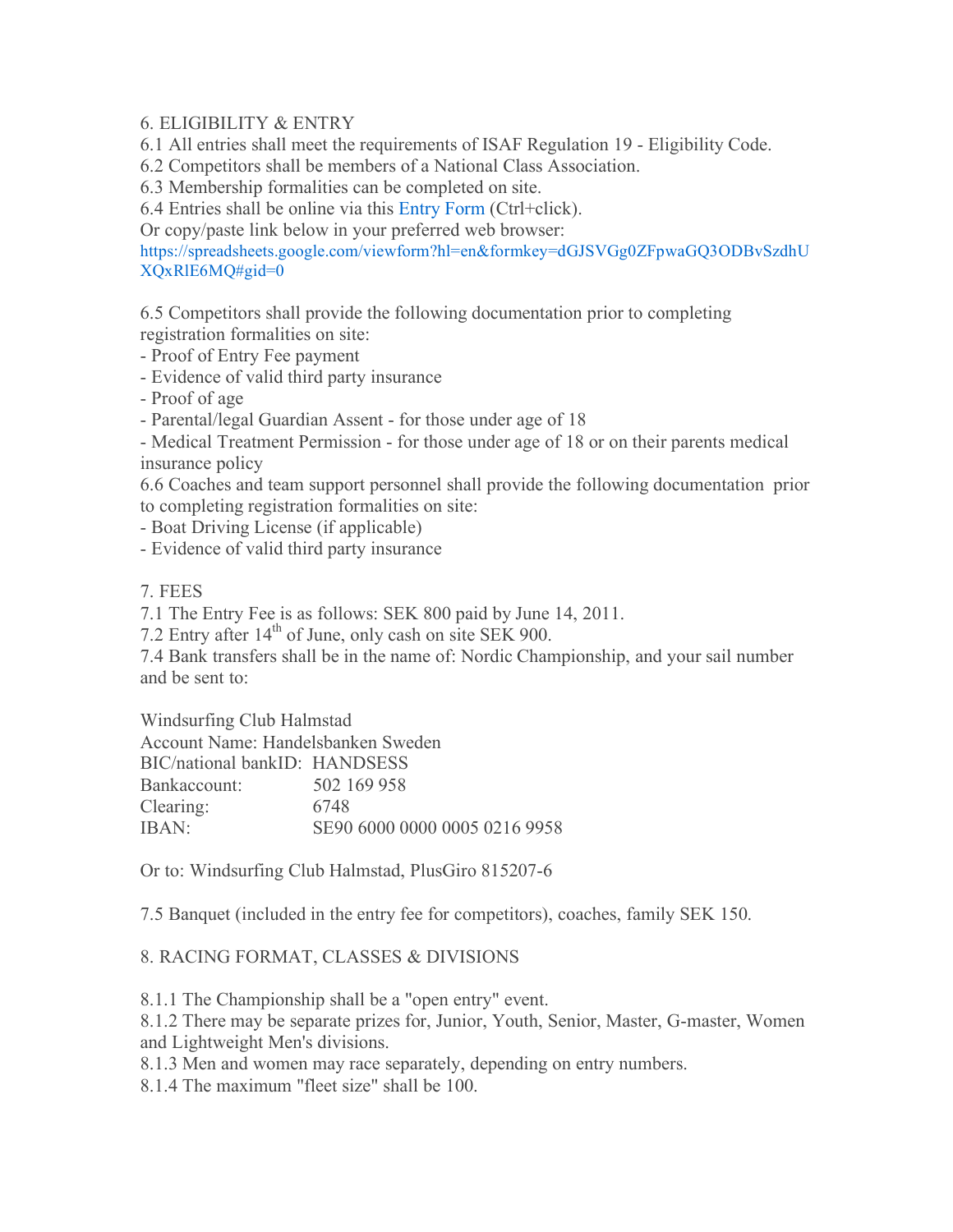8.1.5 It will be 1 starting fleets.

8.1.6 One fleet is Formula Windsurfing.

#### 8.2 AGE DIVISIONS

8.2.1 A competitor must have reached the minimum age limit, in the relevant division, by Dec. 31st 2010.

8.2.2 A competitor must not be older than the maximum age limit, in the relevant division, by Dec. 31st 2011.

8.2.3 Junior (C) is a boy or girl who is less than 17

years old.

8.2.4 A Youth (D) shall be under the age of 20.

8.2.4 A Master (F) is a man who has reached the age of 35 or for a woman, 30 .

8.3. CLASSES 8.3.1 Formula Windsurfing.

9. SCHEDULE 9.1 Event Schedule

Friday 01.07.2011 09.00 hrs-11.00 hrs Registration 12.00 hrs Skippers Meeting 13.00 hrs Racing

Saturday 02.07.2011 10.00 hrs Skippers Meeting 11.00 hrs Racing 19.30 hrs Banquet

Sunday 03.07.2010 10.00 hrs Skippers Meeting 11.00 hrs Racing 16.00 hrs Last possible warning signal 17.00 hrs (tentatively) Price Ceremony

9.2 The scheduled time of the warning signal for the first race each day is 11.00hrs, except the first day at 13.00hrs.

9.3 The racing schedule may be altered, and is governed by the SI's.

10. EQUIPMENT

10.1 It is the responsibility of each competitor to ensure that his/her board and equipment conforms to its Class Rules, and an Equipment Registration Form is returned to the race office during registration.

10.2 Equipment checks may be made throughout the event.

10.3 Competitors shall bring their own equipment.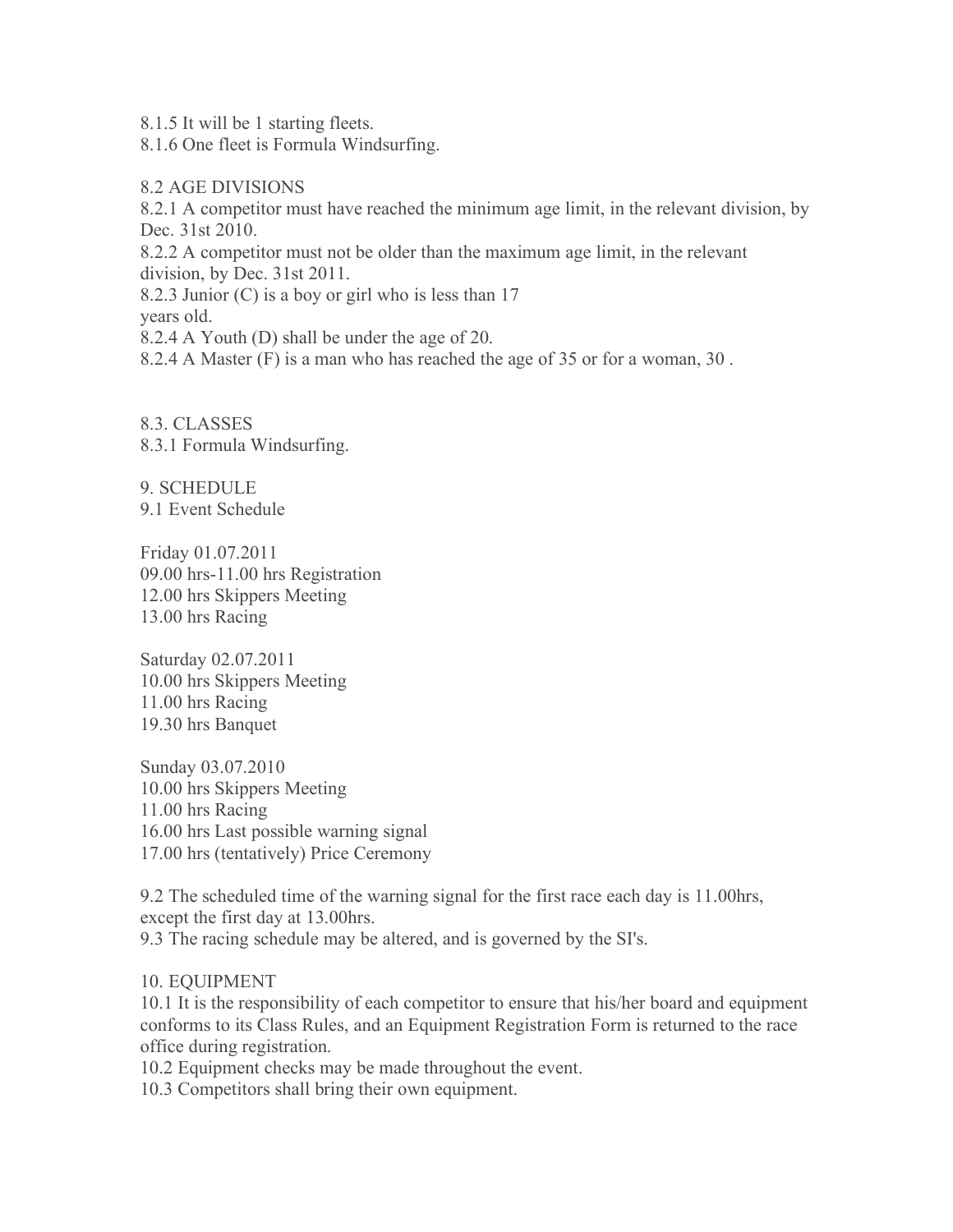#### 11. SAILING INSTRUCTIONS

11.1 The Championship SIs' will be available at registration.

#### 12. COURSES

12.1 Courses shall be as prescribed in the Sailing Instructions or will be posted on the official notice board on the day of racing.

#### 14. SCORING

14.1 Scoring will be in accordance with FWCR Appendix A using the "Low Points Scoring System."

#### 15. STORAGE OF EQUIPMENT

15.1 Please note that each competitor has his/her own responsibility of storing and safekeeping of his/her equipment during the regatta.(Ringenäs is normally a safe place with very low crime rate, but with a high number of people passing by during summer) The organizer will supply with a restricted area for storing and safekeeping. The organizer takes no legal responsibility for damage or theft.

#### 17. MEDALS AND PRIZES

17.1 Medals shall be awarded in each class/division that constitutes an approved Nordic Championship. (Limitations apply ref 4.1.3)

17.2 Medals/trophies shall be awarded to the first three competitors, in each class/division.

17.3 The first man and woman in the championship shall be known as the Nordic Champion.

17.4 The first Swedish man and woman shall be known as the Swedish Champion.

#### 18. BUOYANCY

18.1 If personal buoyancy is prescribed every competitor and support boat crewmember shall wear, above the waist, a personal flotation device that shall conform to the minimum standard of ISO 12402-5 (level 50)

18.2 Personal buoyancy is mandatory for all competitors.

#### 19. DISCLAIMER OF LIABILITY

19.1 Competitors take part in all races at their own risk. The organizer, SVF or any of their officials or representatives or any sponsors or their officials or representatives are not responsible, under any circumstances, for any damage, loss or injury either ashore or on the water either to persons or equipment, which may result.

19.2 Participation in this event, supporting events and in each race in them is at the sole discretion of the sailor and at his/her own risk. Notice is drawn to RRS 4.

#### 20. INSURANCE

20.1 Competitors shall possess valid third party liability insurance with a minimum cover of 300,000 Euro.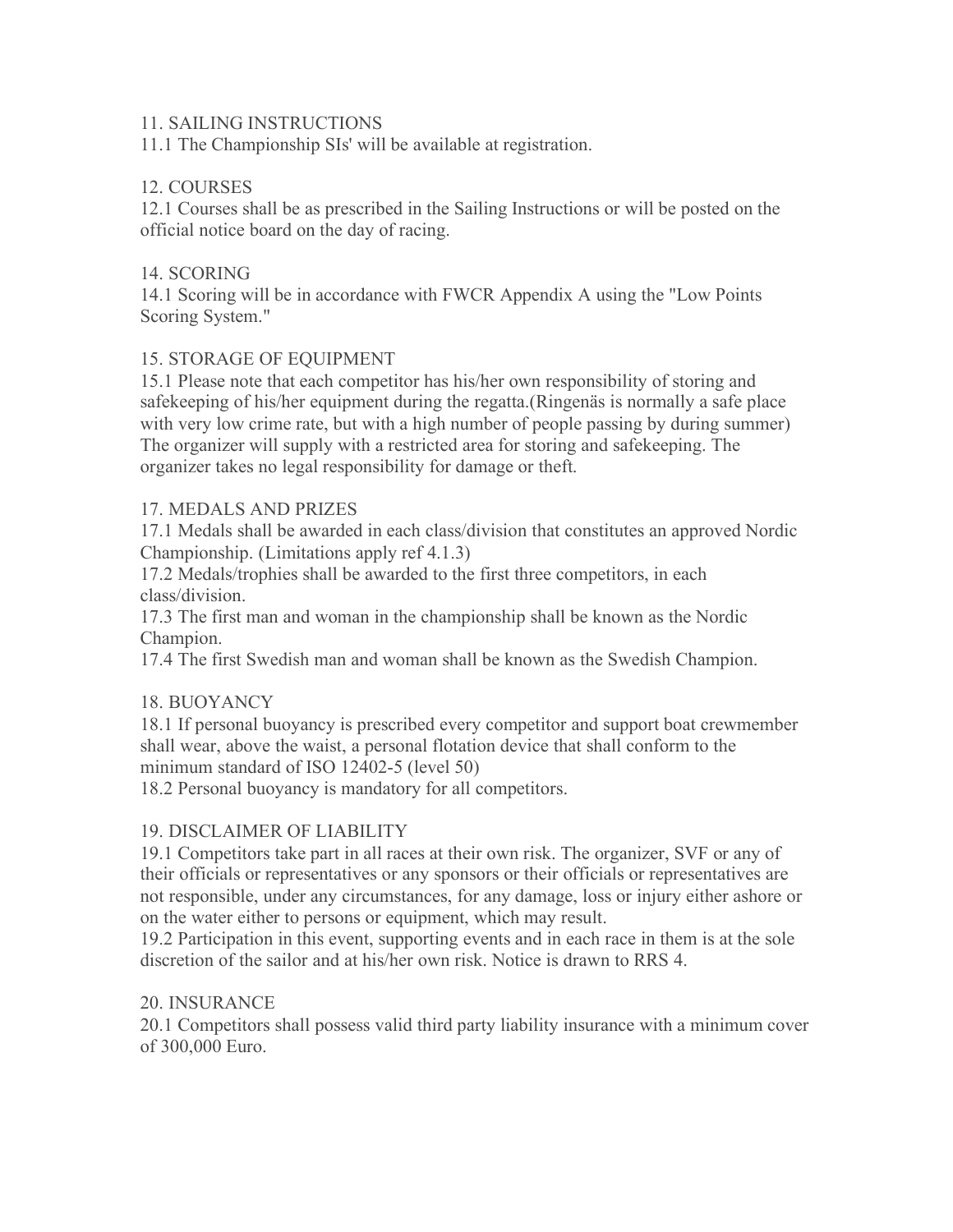#### 21. MEDIA

21.1 In registering for the event, competitors automatically grant to the Organising Authority the right in perpetuity to make, use and show from time to time at their discretion, any motion pictures, still pictures and live, taped or filmed television and other reproduction of them, taken during the period of the event, for the said Championship as defined in the Notice of Race and Sailing Instructions in which he/she participates without compensation.

23. INFORMATION ACCOMMODATION

A wide range of accommodation is available in Halmstad area. The most convenient ones are listed below:

23.1 Turistbyrån Halmstad

(Kronocamping Frösakull 4km, Vilshärads camping 2km, Hotell Tylösand 5km)

24. TRAVEL

24.1 Ships from Denmark, it is many ships to choice (prize from  $25-250 \epsilon$ ):

24.2 E6, E20 from north and south, E4 from east, direction Halmstad.

 24.3 Follow signs from Halmstad center towards Tylösand, after appr. 6 km keep right towards Frösakull, Ringenäs to the left after appr. 2 km. (north part of Tylösand bay)